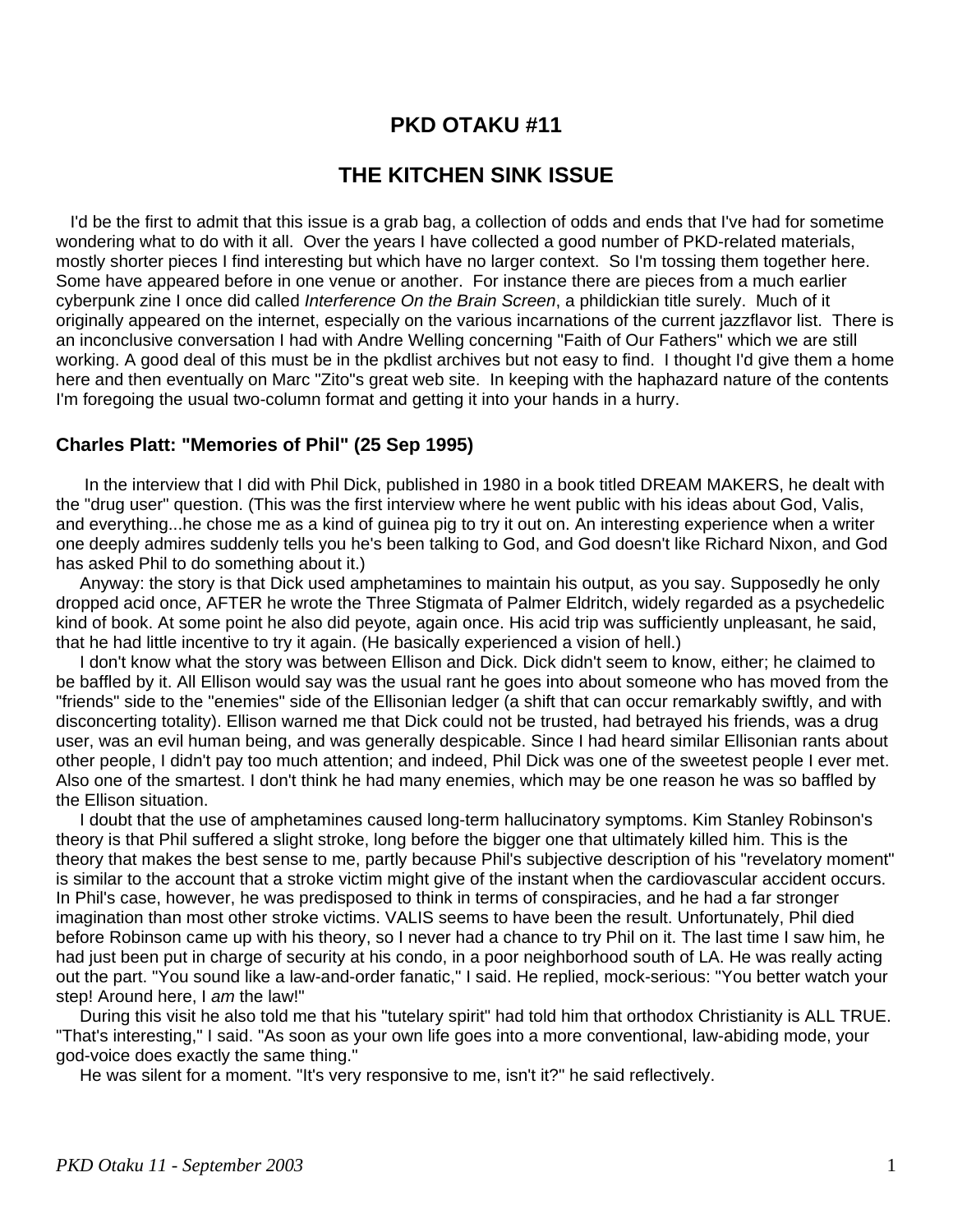This marked the moment when I stopped taking Phil's visions even a little bit seriously. Alas, it was also the last time I saw him.

 Don't know why I've ended up writing all this here; maybe because I couldn't write it before, since it brought back sad memories. Anyway, people can skip it if they're not interested.

## **Eric A. Johnson (19 Dec 1995)**

 It seems to me that in exploring PKD's fascination with fascism we are starting to drift away from the other face of PKD's fundamental duality. What is MAN IN THE HIGH CASTLE but an exploration of what happens when someone says "Jews (and blacks and others) are not human?" What is FLOW MY TEARS, THE POLICEMAN SAID but an exploration of a fascist police state?

What is A SCANNER DARKLY but an exploration of a world controlled by a narco-business? I think PKD was well aware of the "dark side" of the reality games he was caught up in.

 And as Tom said in an earlier post, the thing that is so fascinating about pre-VALIS PKD is that he is constantly exploring both sides of this perpetually shifting reality/duality--ie if we can actually create reality, what happens when \*the other\* ends up defining reality for us? One of my favorite examples is EYE IN THE SKY where the tour group falls into the wacky Bevetron (or whatever that gadget is called) and they are all forced to live through each others definitions of reality. My favorite bit comes when the crabby old lady lagain. a negative female stereotype] starts wishing away things she doesn't like and eventually the whole world dissolves as everything is, of course, linked to everything else.

 When it's not the Bevetron messing with reality, it's madness (e.g., MARTIAN TIME-SLIP), drugs (e.g., THE THREE STIGMATA OF PALMER ELDRITCH), psi-powers combined with omnipresent commercialism (e.g., UBIK), quasi-religion (e.g., MAZE OF DEATH), aliens (numerous short stories and parts of novels), or a half dozen other variations of different reality "alternators." In his pre-VALIS phase, PKD never settles on any one answer. He just keeps asking the reality question again and again.

 It is only post-VALIS that I think PKD starts grasping for an "ideology"--although ideology is perhaps too strong a word. But he does start trying to find a single, integrating explanation. Fortunately (and this for me is the novel VALIS' saving grace), he never finds a truly "comfortable cushion" and begins jumping from one possible solution to another (three-eyed Sirians, Russian especially satellites, religious visions, drugs, madness, etc.) in much the same way that he jumped around before VALIS.

 The only time \*I get uncomfortable\* with PKD is when \*he starts getting comfortable\* and settling in (or others try to settle him in) with the all-embracing Gnostic Revelation explanation. As John so correctly pointed out, the potential links between certain elements of gnosticsm and fascism should have made PKD pause and think. Because it is at this point where PKD stops shifting his realities and starts to choose a single "ideology" and thereby abandons half of his fundamental reality/duality. While I'm willing to buy the possibility that PKD may have had a Divine Revelation, I personally have absolutely no desire to fall into the Bevetron and end up with PKD the Mystic Gnostic defining reality for me. I think I would prefer the crabby old lady as at least the existential pain would be over rather quickly. Now ending up in the Bevetron with PKD the Ontologist would be another matter entirely ... it would make for an even wilder ride than reading his fiction. Anyways ....

## **Tom Dillingham: "Androids and Empathy" (2 Oct 1996)**

 It seems to me the whole point of the novel is that humans believe the difference between themselves and androids is that humans have empathy and can therefore understand the suffering of others, including other animals. This plays against the irony that humans have also been guilty of the kinds of destructive behavior that has destroyed most life on the planet other than human, and even human life is in serious jeopardy - therefore calling into question the effectiveness of empathy as a survival factor. Dick then goes on to explore the possibility that the forces at work to destroy life are actually not human (because they fail in the demonstration of empathy by creating destruction rather than supporting life). This is a natural speculation for anyone who grew up with a consciousness of the Nazi holocaust and the nuclear holocaust -- if human beings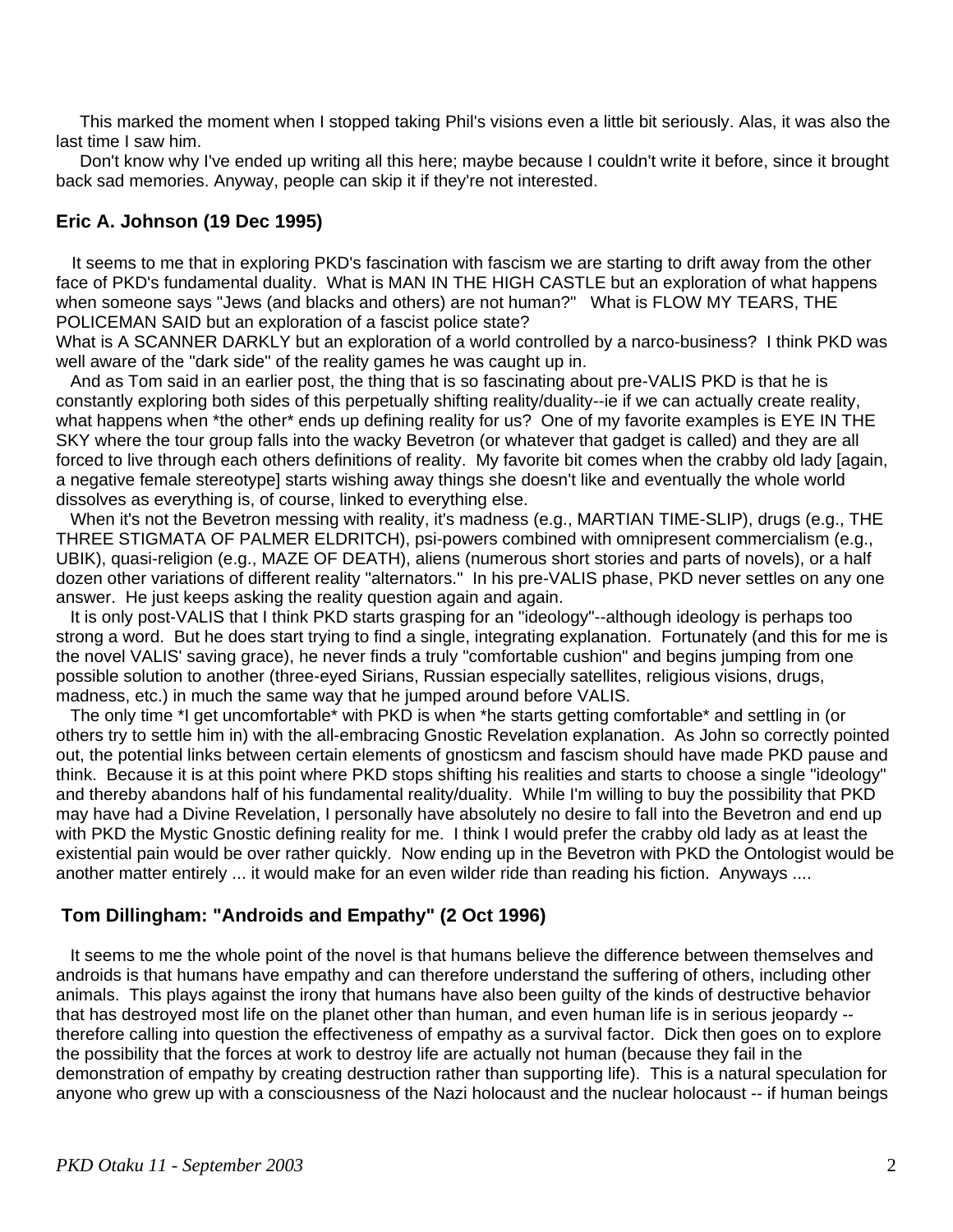are intelligent, strong \*and\* empathic, then how could they have done these things? (Walter Miller explores the same questions in *Canticle for Leibowitz*, but from a Catholic perspective that allows for the existence of evil -- PKD struggles because he is not so sure of the theology as Miller is -- therefore posits Mercerism.)

 In *Blade Runner*, the Voigt-Kampf test administered to the replicants supposedly records involuntary responses to images or descriptions of cruelty, and the lack of such responses is supposed to reveal the presence of a replicant. When Rachel asks Deckard if he has ever given himself the test, the issue of whether he is or is not an android or replicant is explicitly introduced. But the fundamental question is far more troubling -- it implies the possibility that even a human, especially one engaged in Deckard's profession, would fail the empathy test. That seems to me to be more fundamental and interesting than the question of whether Deckard is also a replicant with implanted memories, and more Dickian. (And the strategy Deckard uses to reveal to Rachel that she has implanted memories cold cut both ways -- either he knows the process and is confident it has not been used on him -- as we are led to believe -- or he may be another replicant who just has one more layer of information available to him. I know this has been ingeniously argued in various forums.)

 Since Mercerism, in the novel, more or less ritualizes empathy (and anticipates the suffering savior in *Divine Invasion*, it seems to me that PKD, typically, has considerable ambivalence about the only remaining hope for humanity. Empathy and altruism may well be distinctive human traits, but they obviously don't do much to save us from the most ruthless cruelty and destruction.

## **Robert Anton Wilson: "Memories of Phil" (Jan 19, 1996)**

"Phil Dick and I had a long conversation one afternoon at Santa Rosa and it was only a year later that I found out that he and I had exactly similar experiences at approximately the same time, which left both of us wondering if we'd been contacted by god, by the devil, by an extra-terrestrial from Sirius or by some evil parapsychologist working for either the CIA or the KGB, or if we had just gone temporarily crazy. Then I realized this whole long conversation was Phil's attempt to find out how crazy I was. If I was sane, there was a chance that he was sane too. But if I was crazy, that increased the probability that he was crazy. He apparently decided that I was sane enough that he could trust that he was possibly sane too, so he started publishing some of his experiences, which now are in several books: *Valis*, *The Divine Invasion*, *The Transmigration of Timothy Archer*, *Radio Free Albemuth* and the Exegesis. My accounts of similar experiences are in *Cosmic Trigger* Vol. 1."

## **Joel Margot: "Noir in Festival" (10 Dec 1996)**

Somebody on the list suggested I should write a report on the weekend we just spent in Courmayeur (Italy) interviewing KW Jeter and Norman Spinrad, at the occasion of "Noir in Festival", a five days event about noir films. The organizers added X-Files and Philip K. Dick as two side subjects. They thought that Phil Dick was a noir writer, which was one of the topics firmly discussed over the weekend.

 There were about 100 people attending, probably 90% of them from Italy itself, since the main language was Italian -which I don't speak. Twice two hours (on Saturday and Sunday morning), a round-table about Phil Dick was organized. Most of the conferences there were in Italian, excepting Maxim Jakubowski, KW Jeter, Norman Spinrad and Alan Stern who produced a short 22 minutes film in 1995 called "The Nervous Breakdown of Philip K. Dick", shown to us on Sunday.

 Beside these two round-tables ("tavola rotonda" in Italian ;-), "Confessions d'un Barjo", the French film by Jerome Boivin, adapted from Phil's mainstream novel Confessions of a Crap Artist, was projected.

 The main topics discussed were Blade Runner, a not-very-convincing psychoanalysis in Italian of Phil Dick and Phil in the Noir movement.

 For us, the most interesting was the interviews, talks and drinks we could have, with both, KW Jeter and Norman Spinrad. I can't write here two hours of interviews, and I'm close to unable to recall all we discussed during the after-midnight drinking session on Saturday evening.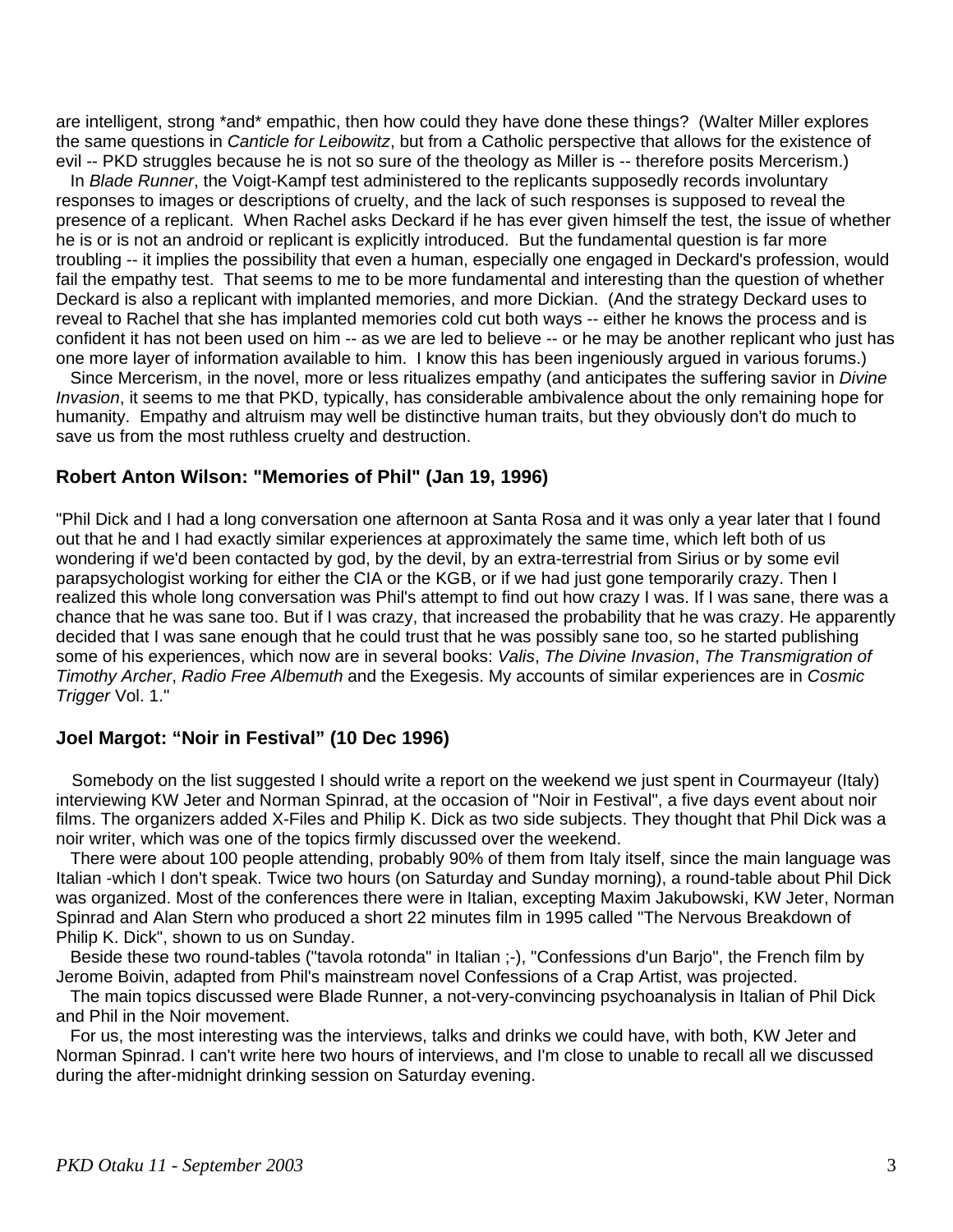Nevertheless, I'll just include what I think was the main idea expressed and an anecdote. If you want to know more, just give me an e-ring.

 Somehow Phil Dick in 1974 had a series of experiences that he interpreted the way we know, writing Valis and the Divine Invasion. The symptom of the interpretation could have been lots of totally different things: from a little vein breaking in the eye, to a pink ray sent by an alien spaceship orbiting Earth. One thing we know is that Transmigration is different. His interpretation has changed. KW said that if he was crazy during this 74- 78/9 period, he was totally sane of mind later on, right to when he died. Norman agreed on that as well.

 Moreover, KW told us an interesting anecdote that I think illustrates perfectly Phil's sense of humor: KW, Phil and another SF writer at that time were living in Santa Ana near LA. One evening as KW entered the latter's flat for a visit, he finds him totally shaken, shuddered, panicked. As KW asks him what had happened, the writer says "We're all gonna die, gravity will soon disappear, Phil told me." After KW got back home, he called Phil and asked him what that all was about. Phil had a very special giggle that would last for minutes that everyone who met him, said KW, was aware of. Phil just started giggling on the phone for five minutes. He managed to convince the SF writer that the Russians had just invented a means to annihilate gravity on Earth, and that we're all soon going to die, the atmosphere being sent out in deep space!

Source: pkd-list@draco.mv.com

#### **Patrick: "THE BLURBS OF PHILIP K. DICK"**

As far as I know, Phil did not write many blurbs for other people's books. Given his status in the sf world, this seems odd. Below are a few that I have found.

For John Brunner's *The Jagged Orbit*:

"This big sprawling novel with its wealth of characters grips you rapidly. It is a superb work, plotted with amazing skill, and showing a magnetic artistry much above anything Brunner has previously shown. This is a major epic, with a sparkling range of bizarre, convincing details of tomorrow, and if its climax strikes you as strongly as it did me, you'll find this book worth three times its price."

For K.W. Jeter's *Dr. Adder* also but used on the back of the hardcover edition of *Blade Runner 2: The Edge of Human* Bantam 1995. [Phil is identified in the blurb as "Philip K. Dick, author of *Do Androids Dream of Electric Sheep* (the basis for the film *Blade Runner*" -- like you wouldn't already know)"]:

"A truly wonderful novel that destroys once and for all your conceptions of the limitations of science fiction."

For Dennis R. Caro's *The Man in the Darksuit:* 

"A sheer delight. Don't pass this one up!"

William Delaney found this one for Robert Anton Wilson's *Cosmic Trigger*:

"Wilson managed to reverse every mental polarity in me, as if I had been pulled through infinity. I was astonished and delighted."

 When asked by a publisher in England to write a blurb for a collection of his own short stories, Phil proposed the following.

"These dull and uninteresting stories..."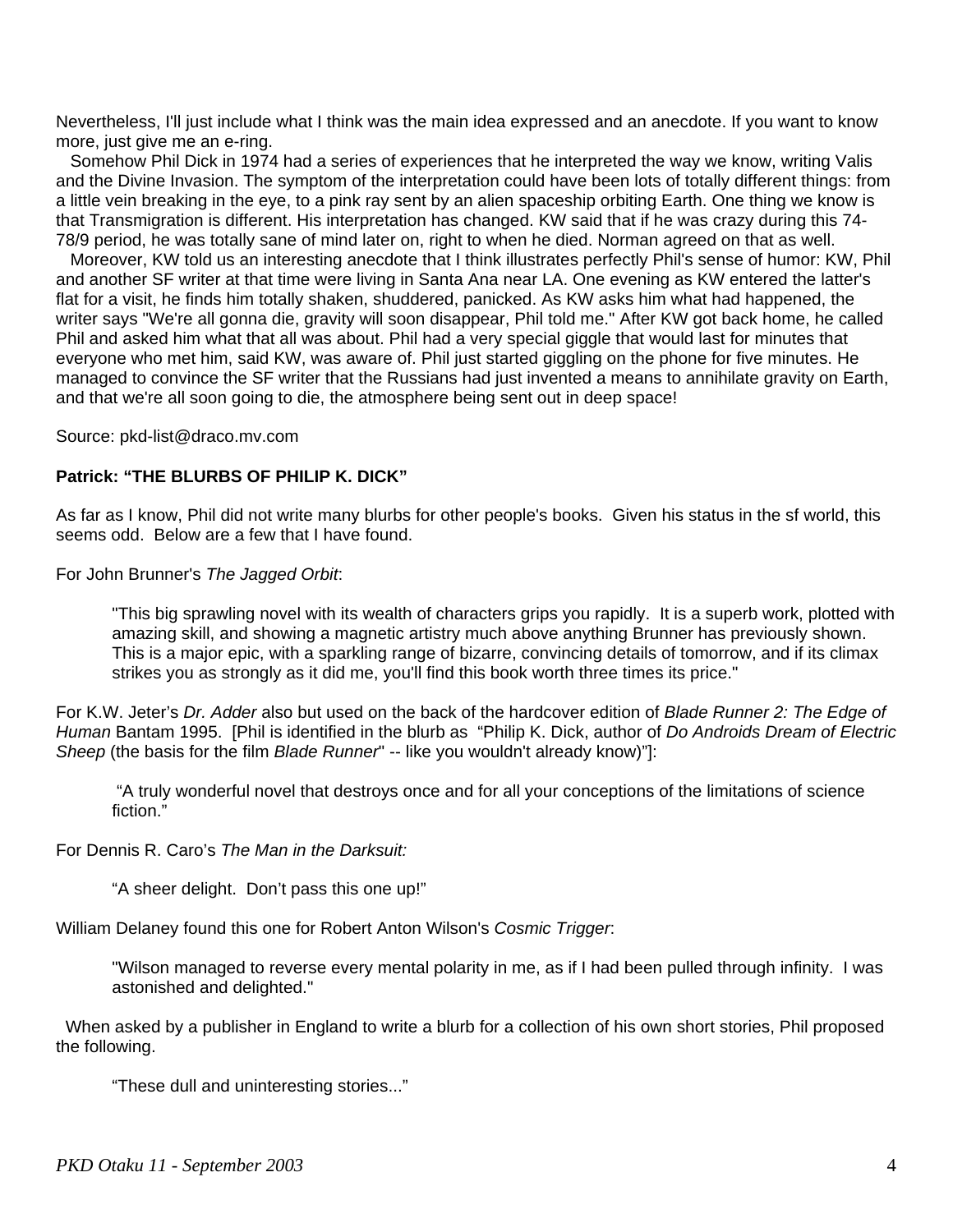He also remarked, "In this country someone else writes them [blurbs], usually someone who has not read the book."

Source: Various book covers and "Will the Atom Bomb Ever be Perfected..." (1966) in *The Shifting Realities of PKD*: p. 62.

# **Andre & Patrick: Two otaku sitting around discussing "Faith of Our Fathers"**

## *From Andre*

It strikes me that one could see The Faith of our Fathers as Leviathan's adoration.

The State is the Ultimate Benefactor of the People, they usually say (the Fathers).

Beyond the State is anarchy, bestiality, they preach.

Then would the drug/brain-interaction be the freedom seeker's think tools: their epistemology or political philosophy.

They agree that The Beast is ghastly.

They agree that they've seen The Beast (and not only some poor mishappen creature).

The Beast's faces are many. But The Beast mostly prefers to be the Ultimate Benefactor of the People (UBotP) because it delights in a tame and willing crowd.

Tyranny was most blatantly 'beneficial' in Soviet and "People's" Republics of late. Stalin and Kim Il Sung were even \*actually\* named UBotP. How 'human' was Uncle Joe, was he?

To implement that beneficiality modern tyrannies use info tech for mind vampirism - public information \*is\* propaganda \*is\* world creation according to The Gospel of The Beast, to wit:

"We, the People, are born to serve -- and get sacrificed."

Because it's motto has been "Apocalypse Now" way too often.

FOOF is the most Lovecraftian of PKD's stories: The (near) unspeakable sight, the hopeless dread, the unfathomable alien overlord. Man lived most of his existence without state-herding. It cropped up like a disease only about 10,000 years ago.

State is a virus from Outer Space.

# *From Patrick*

So about "Adoration of Leviathan" and FOOF (unfortunate acronym don't you think?), I'm still thinking about it but I have some notes I've made so far:

Ultimate Benefactor = the State – but did the existence of the State generate U.B. – or did U.B. generate the State? What would Phil think?

The title "Faith of Our Fathers" – what does it mean? The hymn's lyrics do not appear to elucidate the story so is it the hymn's title alone that is important?

Is the State a false god? Yes! Is U.B.? Good question. He's certainly *a* god. Is he false because he hides his true nature? Is he God? Or only Death? Not positive but I don't believe any culture considers Death to be a god as such. There are gods *of the dead* (Pluto).

N.B. it is young people who are seeking to uncover the truth. What's his name, Chien, has to be bribed and blackmailed to participate. He just wants to be left alone. So does the title refer to the young cadres rejection of the faith of their fathers? Okay, the legless peddler is older. Jesus! Is he supposed to represent Phil?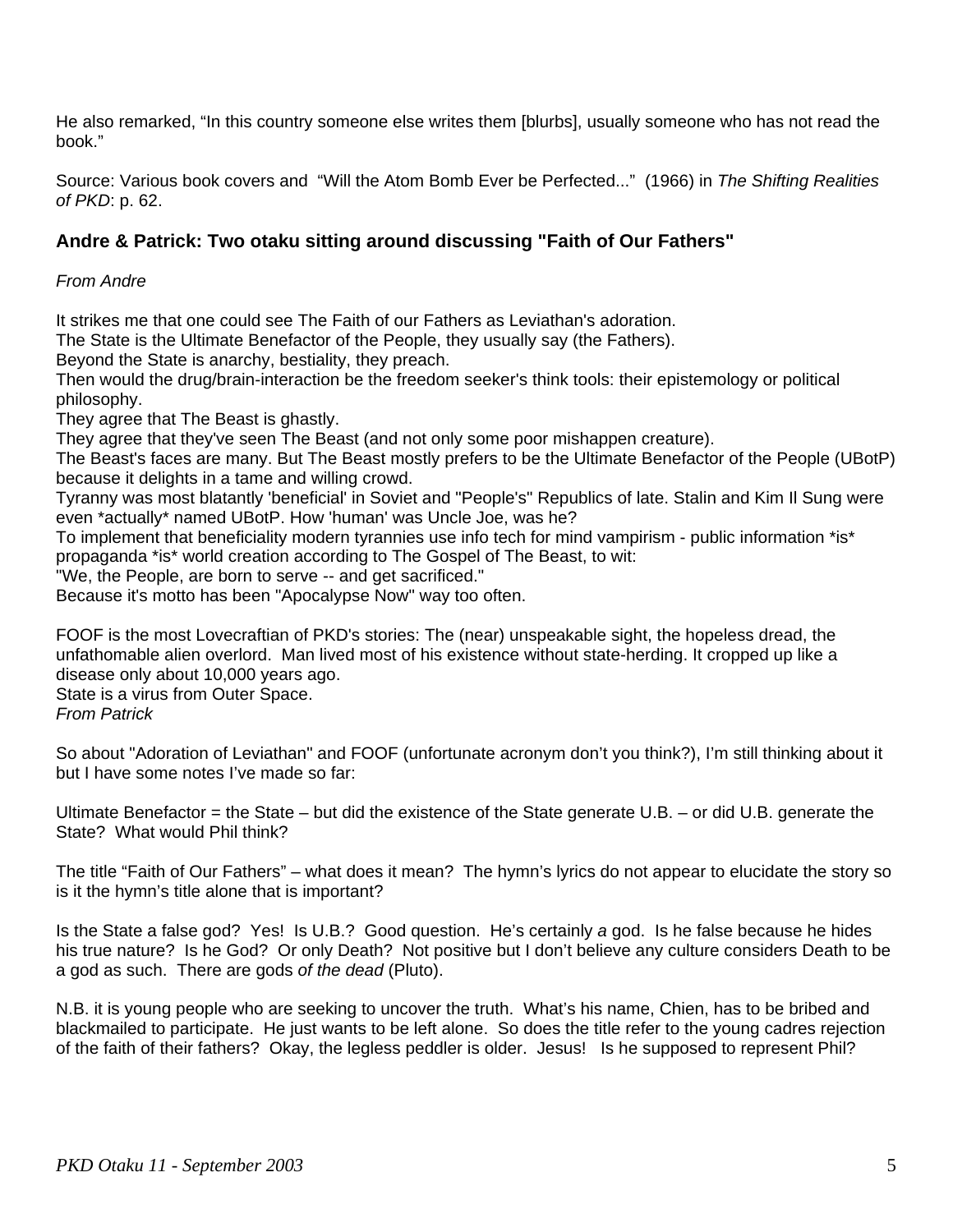FOOF is certainly Lovecraftian – except the U.B. takes the time to directly communicate with Chien, something HPL's Old Ones would not bother doing. Does this "humanize" the U.B.? What about his remark that "there are worse things than me"?

Considerations for understanding FOOF:

Date written, 1966, a period of political and social tumult in the USA and the "New Wave" in science fiction. What was going on in Phil's life during composition?

Venue – *Dangerous Visions* the most advanced SF anthology ever (much more "dangerous" than, say, *Semiotext(e) SF*) and edited by Harlan Ellison with whom Phil has a troubled relationship

FOOF is overtly political

Does anything in the "Afterword" that Phil penned tell us anything about the story? And what about the endnote to the story in the short story collection where Phil remarks that FOOF was the cause of his later troubles? And references in the *Exegesis*? (Not much about FOOF in the letters as I recall.)

#### *From Andre*

*>Ultimate Benefactor = the State - but did the existence of the State generate U.B. - or did U.B. generate the >State? What would Phil think?* 

The UB is the latest mask of the State (Leviathan). It hides its ugly face (the face of evil) behind a sphere of sticky goodness and optimism. The state asks not only for your tax and duty but for you soul and spirit. The UB is a mind-vampire.

*>The title "Faith of Our Fathers" - what does it mean?* 

Idolatry of the State is the faith of our fathers.

*>Is the State a false god? Yes! Is U.B.? Good question? He's certainly a god.*  Kim Il-Sung has been such a trash-god.

*>Okay, the legless peddler is older. Jesus! Is he supposed to represent Phil?* 

That's a good idea.

*>FOOF is certainly Lovecraftian - except the U.B. takes the time to directly communicate with Chien, >something HPL's Old Ones would not bother doing. Does this "humanize" the U.B.? What about his remark >that "there are worse things than me"?* 

It's like the justification for the rebel's traitor in Matrix. When the truth is that you are living in a nightmare world and are subjugated by insurmountable evil forces than you might well cherish the lie: Joining the UB's virtual reality. Take the cover for the real thing (for the sight of what's hidden behind the cover would make you go screaming mad; how HPL).

FOOF is really the story these two could have written together.

*>FOOF is overtly political*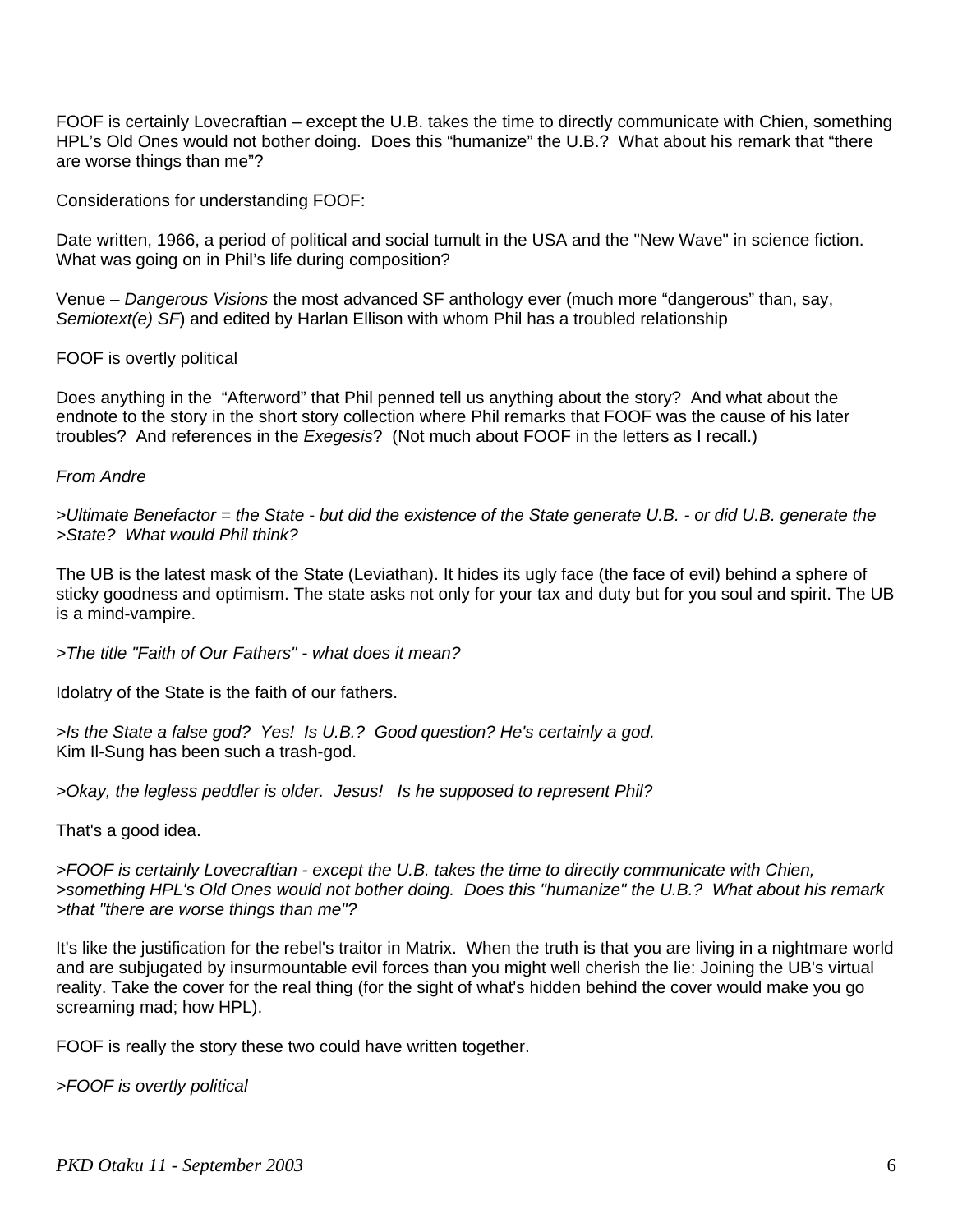It's mystico-political. With a strong Stalinist flavor.

*>Does anything in the "Afterword" that Phil penned (both versions) tell us anything about the story?* 

Hey, I have to reread that.

*>And what about the end note to the story in the short story collection where Phil remarks that FOOF was the >cause of his later troubles?* 

Did he? FOOF troubled the spooks? Ho hum..

See, there is research to do.

*From Patrick* 

FOOF CLUES

"I don't advocate any of the ideas in "Faith of Our Fathers"; I don't, for example, claim that the Iron Curtain countries will win the cold war – or morally ought to. One theme in the story, however, seems compelling to me, in view of recent experiments with hallucinogenic drugs: the theological experience, which so many who have taken LSD have reported. This appears to me to be a true new frontier; to a certain extent the religious experience can now be scientifically studied…and, what is more, may be viewed as part hallucination but containing other, real components. God, as a topic in science fiction, when it appears at all, used to be treated polemically, as in "Out of the Silent Planet." But I prefer to treat it as intellectually exciting. What if, through psychedelic drugs, the religious experience becomes commonplace in the life of intellectuals? The old atheism, which seemed to many of us – including me – valid in terms of our experiences, or rather lack of our experiences, would have to step momentarily aside. Science fiction, always probing what is about to be thought, become, must eventually tackle without preconceptions a future neo-mystical society in which theology constitutes a major force as in the medieval period. This is not necessarily a backward step, because now these beliefs can be tested – forced to put up or shut up. I, myself, have no real beliefs about God; only my experience that He is present…subjectively, of course; but the inner realm is real too. And in a science fiction story one projects what has been a personal inner experience into a milieu; it becomes socially shared, hence discussable. The last word, however, on the subject of God may have already been said: in A.D. 840 by John Scotus Erigena at the court of the Frankish king Charles the Bald. "We do not know what God is. God Himself does not know what He is because He is not anything. Literally God is *not*, because He transcends being." Such a penetrating – and Zen – mystical view, arrived at so long ago, will be hard to top; in my own experience with psychedelic drugs I have had precious tiny illumination compared with Erigena."

(Afterword to "Faith of Our Fathers" in the first edition of *Dangerous Vision* 1966)

"Claudia, this stuff could change our world. And I'm beginning to think that it is true. For me it has become a series of inner revelations night after night."

"God is head of the Communist Party. He is evil. You see him not when you take psychomiminetic drugs, but when you don't. As long as you're spaced out on LSD and other psychedelics it's okay; you see standard reality; it's when you sober up that you see this awful clacking, clanking horror which is God."

(Letter to Claudia Krenz, July 15, 1974.)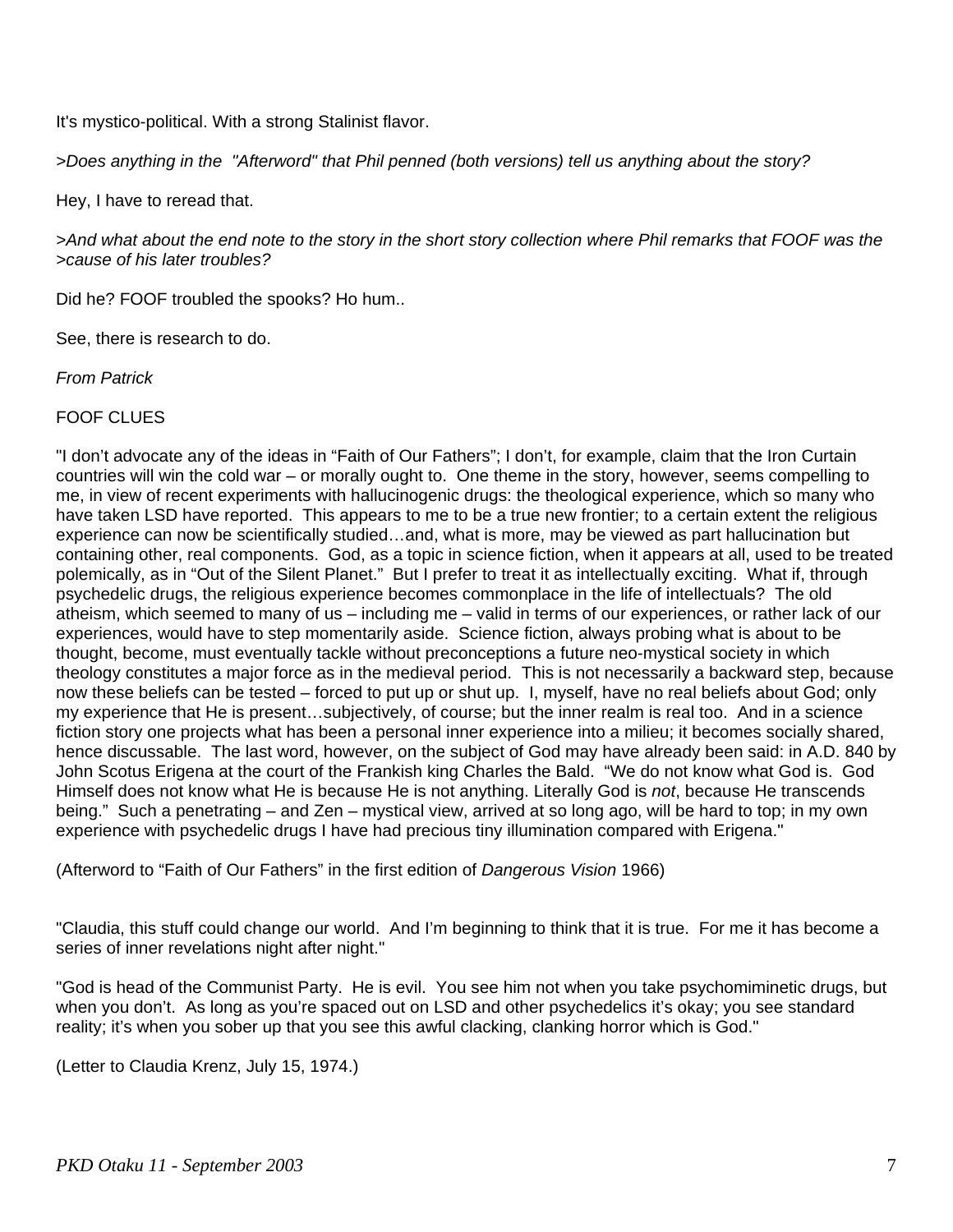"…In any case I wish you to add the following addition to my "Afterword" which appears on galley page 203 (to the story "Faith of Our Fathers"):

In his introduction to "Faith of Our Fathers" Harlan gives the misleading impression that my story was written under the influence of LSD. This is not so. About all a person can write while on LSD, I have found, is his own short and involuntary obituary. What *did* influence this story was my desire to produce the most frightening vision I could imagine. Sometimes I think I did too well. I'm just glad this vision isn't true."

(Letter to Olga Vezeris [at Signet Books] November 13, 1974)

"My 3-74 experiences are an outgrowth of my Palmer Eldrich experience of over ten years earlier. "Faith of Our Fathers" shows this, too…."

#### *(Exegesis* 1975 p. 21))

"'Faith of Our Fathers': The title is that of an old hymn. I think, with this story, I managed to offend everybody, which seemed at the time to be a good idea, but which I have regretted since. Communism, drugs, sex, God – I put it all together and its been my impression since that when the roof fell in on me years later, this story was in some eerie way involved."

("Afterthoughts By The Author" *The Best of Philip K. Dick* (1977))

"I thought, 'What's the most dangerous idea I can think of?' God is head of the Communist party, and He's evil…. I put drugs, sex, Communism and God into one story, and I've always thought that's why my house was hit.... The whole point was to offend people."

Unpublished interview with Hazel Pierce, October 7, 1981 in the *PKDS Newsletter* # 29

#### *From Andre*

In a way this stuff resonates with my thinking. Of course I hit on "the State" and for Phil it's "Communism" (which I regard as an especially mind-vampiristic variety of said Leviathan).

But "Communism, drugs, sex, God" – where's the \*sex\* in FOOF? (I must have over-read it)

"As long as you're spaced out on LSD and other psychedelics it's okay; you see standard reality; it's when you sober up that you see this awful clacking, clanking horror which is God."

The taking LSD \*in this story\* is comparable to absorbing standards reality facilitators like the tube, newspapers, etc. Sobering up (taking anti-psychomimetic) is comparable to opening up for the normally bleak world-view of fringe/alternative media.

*>"...the theological experience, which so many who have taken LSD have reported. This appears to me to be a true new frontier; to a certain extent the religious experience can now be scientifically studied..."* 

That could be a reference to the much publicized "Good Friday Experiment" in 1962. Tim Leary was part of the academical team but they used Psylocibin and Theology students. http://www.csp.org/practices/entheogens/docs/young-good\_friday.html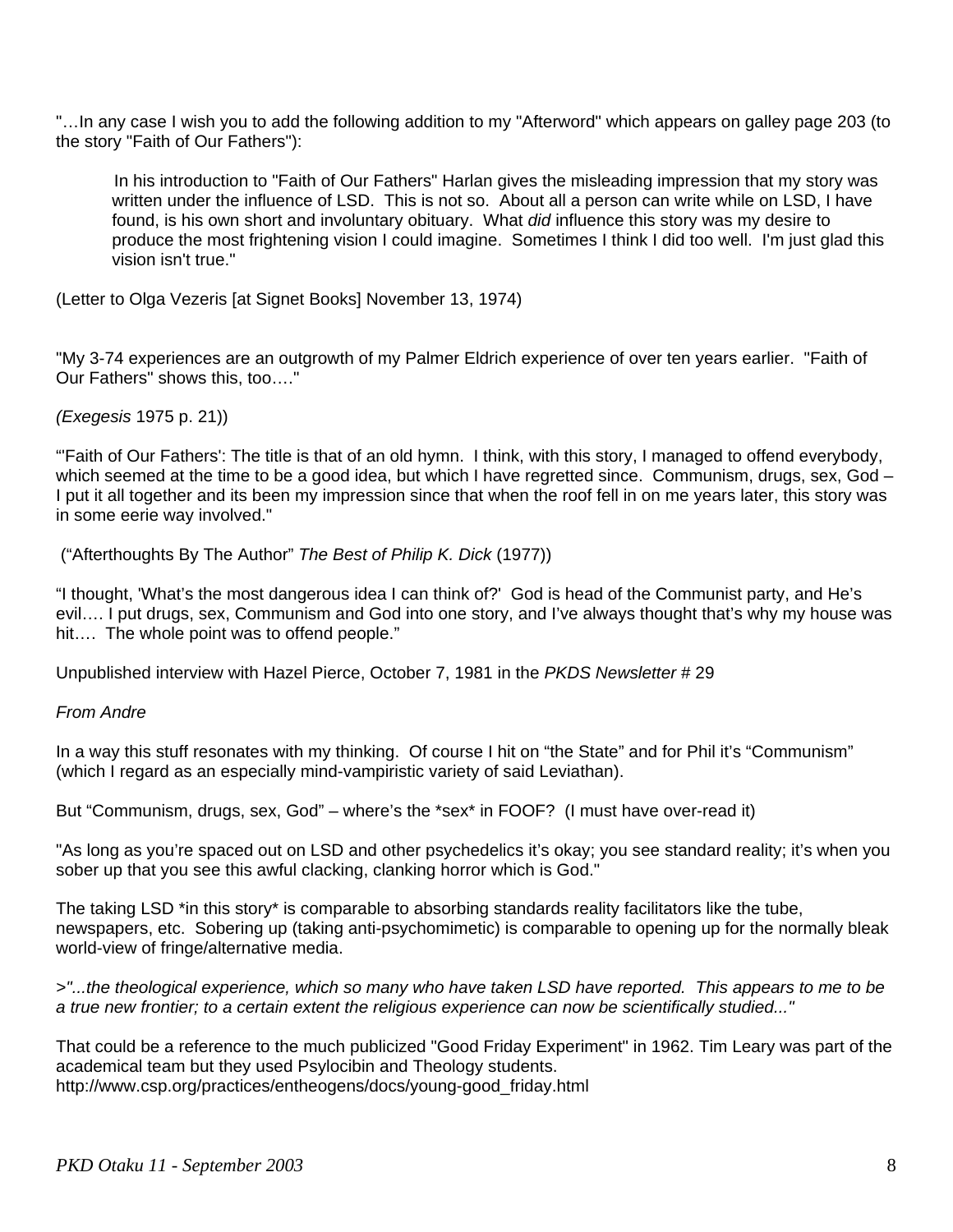*>"As long as you're spaced out on LSD and other psychedelics it's okay; you see standard reality; it's when you sober up that you see this awful clacking, clanking horror which is God."* 

That's like in Lem's 'Futurological Congress': As long as you take the ubiquitous mind-warping drugs you see standard reality; it is only when you avoid this all-pervading normality drugs (TV is King!) that you see this awful clacking, clanking horror which is the world.

I'll think about it later.

## **Trying to Make a Living in the Science Fiction Biz**

 A royalty statement to Phil from Doubleday & Company dated 4/30/68 reflecting sales of DO ANROIDS DREAM for the previous 6 months provides the following figures.

Domestic sales: 1,664 copies Canada: 65 copies Export: 4 copies

 This garnered Phil a total of \$671.38 cents in royalties: \$657.28 for domestic sales, \$12.84 for Canada and \$1.26 for export. It appears that Phil had been paid an advance of \$1,250.00 for DADOES on 10/18/66 leaving him with an "unearned balance" of \$578.62 -- which I take to mean he hadn't begun to earn any money on the book yet. But DADOES was only published in March 1968 so the novel hasn't been on the market very long. Reviews in the science fiction press first appear in August (*Fantasy & Science Fiction*) and September (*Analog*).

 In the same six months period ending 4/30/68 16 copies of NOW WAIT FOR LAST YEAR were returned to Doubleday for credit resulting in a loss of royalties of \$6.32 -- leaving an "unearned balance" of \$41.53. And he still had an unearned balance of 10 cents for THREE STIGMATA.

(Source: royalty statement amongst the PKD papers at Bowling Green State University)

# **Some secondary source material for PKD from "The Tuesday Dose"**

My favorite story about Ace's title-changes has to do with another Phil Dick book which he called *Cantata 140*. It concerned, among other things, a whorehouse in orbit around Earth. When I saw the memo that said the title had been changed to *The Crack in Space*, I rushed into Don's office and explained the double-entendre to him (he'd intended the title to refer to a leakage between dimensions in the novel). Don said, "Oh, well. No one will notice." - Terry Carr

(Source: from an interview with Terry Carr in *Speaking of Science Fiction: The Paul Walker Interviews*; Luna Publications: 1978 p. 207)

 As soon as the girls and I had returned to Point Reyes, Phil moved in with us, bringing his possessions with him. I noticed that his clothes, cheap to begin with, were old and shapeless. Phil didn't care about visual appearances or household objects at all. The only things he treasured were his Royal Electric typewriter, his Magnavox record player, his books and records and his set of the Encyclopedia Britannica.

 Among his favorite books were *A Crock of Gold* by James Stevens and *Miss Lonelyhearts* by Nathaniel West. His library included complete files of *Astounding Science Fiction, Amazing Science Fiction* and *Fantasy and Science Fiction* magazines. He had a large collection of H.P. Lovecraft stories and novels and other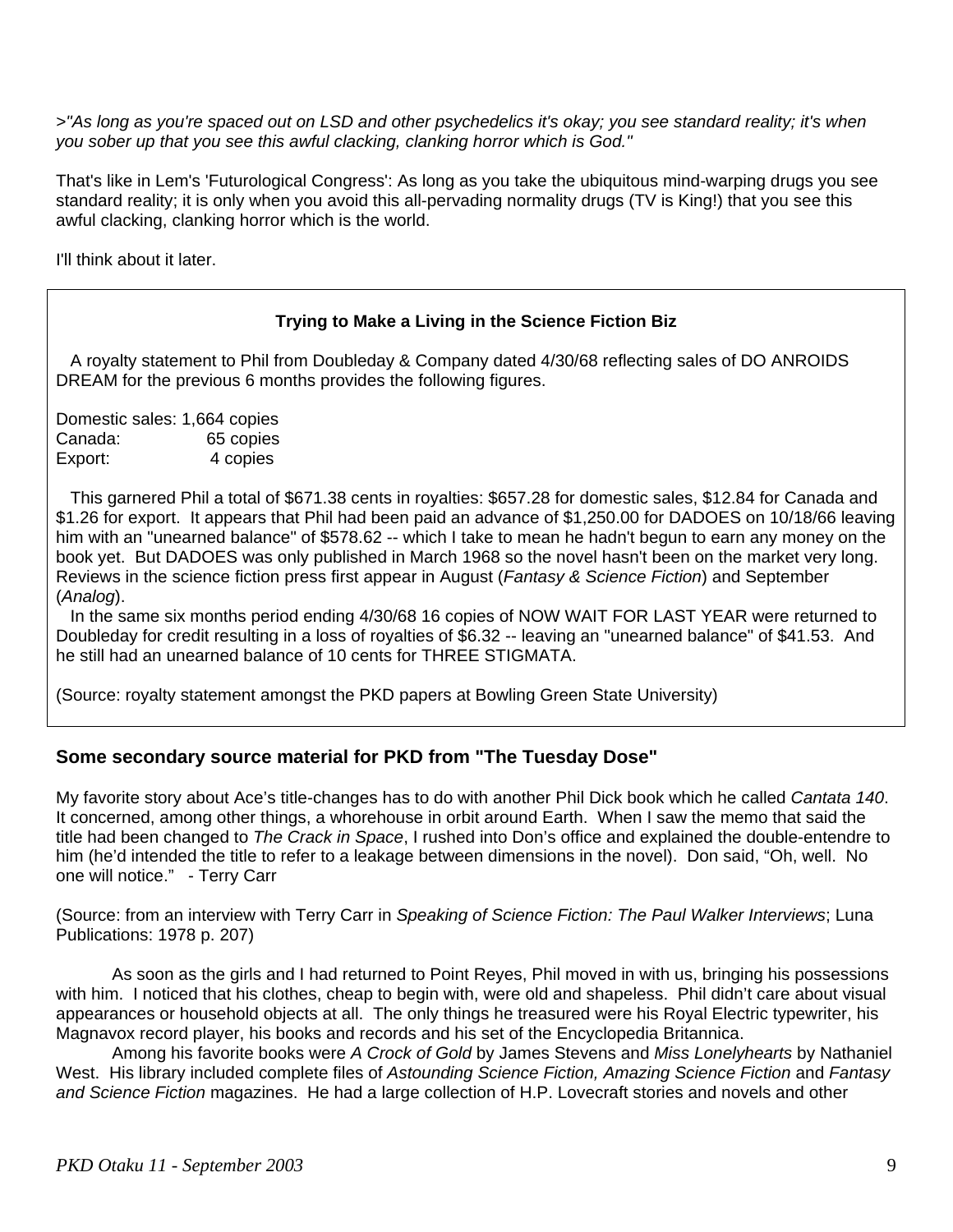horror tales. He also had a collection of literary works, and at the time was especially interested in the works of such writers as Camus, Kafka, Beckett and Ionesco.

-Anne Dick

(Source: Anne R. Dick, "The Good Days" *Firsts* Oct. 1994, p. 33.)

 And of course I read Philip K. Dick with bemused interest. Essentially most of what he says is true, and curiously enough much of what is said in opposition is also true. To attempt to go through it and pick nits in disagreement would take more pages and more documentation than it could be worth, and everything said could in turn be rebutted. The way I feel about it now is that having lived in the USA of 1945 -1964, none of us are in a position to criticize where the question of individual guilt is concerned.

 However, personally I am numbered among those who found Man in the High Castle irritating, outmoded, and sick. Whatever its merits as literature, it was a totally wrong choice for a Hugo. It is questionable by what definition or standard it could be called science-fiction. Dick has written some great science fiction stories, but this wasn't among them.

-Donald A. Wollheim [Phil's editor at Ace Books] responding to "Naziism and The High Castle"

(Source: *Niekas* no. 10 (Dec. 1964), p.5.)

"There are some writers who can get away with experimenting, and Philip K. Dick is one of them. But I don't see him as being an avant garde writer. At Ace Books, where we did a good many of his earliest works, people liked them. And Ace was a great company for putting out hack fiction, you know."

Donald Wollheim

(Source: Charles Platt, "Donald A. Wollheim." *The Patchin Review* no. 5 (October-December 1982): p. 31. )

Philip Dick lives, with his wife and children, in "a Campbell-Wong glass-sided house in the country north of San Francisco with a library of Jung and Zen Buddhism, cherry plum trees and central black-iron open fireplace, a passion for local fish and game, Paul Tillich and science fiction." Mr. Dick is the author of a number of science fiction stories and novels, and his novel, *Eye in the Sky*, was selected by *Fantasy and Science Fiction Magazine* as one of the best fifty science fiction works of it's decade.

Source: the dust jacket of the Putnam edition of *The Man in the High Castle*, 1962.

LP: How did Dick change after the Exegesis, as they call it, this sort of religious experience - or perhaps a prestroke condition.

TP: It mainly focused his areas of research. Before that, his areas of research would have included paramilitary groups in the hills outside of the Bay Area, the CIA... After this, he was very specifically thinking about early Christianity, Gnostic, Coptic, pre-Socratic...all those... He was very big on the Nag Hammadi manuscripts, the ones that were found in Egypt in the 40s. So I think the main effect of the pink light experience was focusing him on that.

## FK: On texts?

TP: Yeah. Trying to explain what happened to him. Because something did happen to him in March '74, and the rest of his life he was trying to hold up one explanation after another to see which would fit. Sometimes it was "acid flashback." And he would say, "No that doesn't work." Sometimes it would be going crazy. And that wouldn't work. Ultimately, I think most of the explanations were: God spoke to him. Which, if I had to put money on one square or the other, I'd put my money on that one. Valis, of course, is an explanation of that. The trouble is, it was an explanation as of one -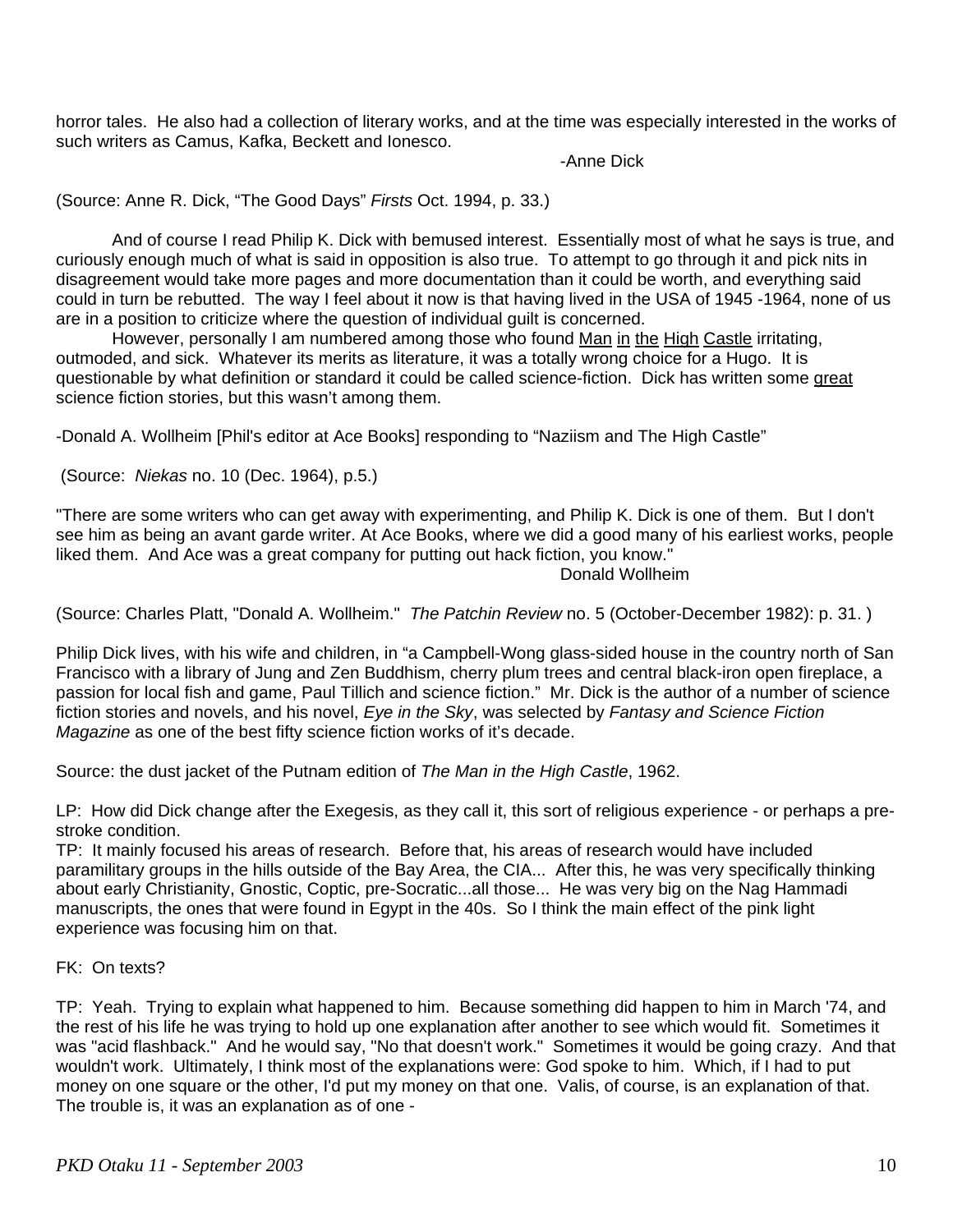LP: Snapshot.

TP: - two week period, exactly. A month later I asked him, "Do you still think that thing in Valis is the explanation?" "No, I don't think that anymore." I'd think, "Jesus, too bad you can't write Valis once a year, Phil." Ilaughter]

(Source: Fiona Kelleghan and Lawerence Person, "Raising Spirits: An Interview With Tim Powers." *Nova Express* Vol. 6, No. 1 (Spring/Summer 2001): p. 4.)

Phil had come to know Pike though this connection and wanted to write a novel about Pike's spiritual odyssey. Somehow, perhaps because he felt he was irrevocably typed as an SF writer, Phil had gotten it into his head that the only way he could get such a novel published was to tart it up with a lot of thriller-cum-SF paraphernalia involving CIA plots, alien invasions, and the usual razzmatazz.

 "Jeez, Phil," I told him, "you've got a great story here, you don't need all that crap. Why don't you just tell it straight?"

"You think I could get it published?'

 I told him I thought he could, and he decided to discuss the matter with Russell Galen, his agent and friend, whom he really trusted. Galen concurred, encouraged Phil to go ahead, and the result was *The Transmigrartion of Timothy Archer*, which I believe is one of Phil's three or four best novels, and a return to the level of *The Man in the High Castle*, *The Three Stigmata of Palmer Eldrich*, and *Ubik*, after too many years of floundering around with lesser works. Certainly it is far superior to *Valis* or *The Divine Invasion*, utterly coherent, totally controlled, spiritually lucid, and filled with loving clarity.

(Source: Norman Spinrad, "The Transmogrification of Philip K. Dick" in *Science Fiction in the Real World*; Southern Illinois University Press, 1990: p. 200.)

## **Roland C. Wagner: "HPL and PKD"**

Here's an oddity. *Crypt of Cthulhu* #103 contains an "alternative history" obituary of H.P. Lovecraft that is utterly fascinating. In this scenario, Lovecraft survives his cancer and lives to the ripe old age of 101, finally dying in 1991. In his later years he turns to science fiction full time and becomes well know in the field. The obituary is full of fascinating "what if" details (he wins the Hugo in 1965, for example) including his feuds with Robert Heinlein and L. Ron Hubbard. In 1950 Lovecraft writes a scathing review of Hubbard's "Dianetics: The Evolution of a Science" entitled "Diuretics: The Devolution of a Fiction." The Hubbard dispute alienates John W. Campbell, up to then Lovecraft's most influential supporter – and editor of *Astounding Science Fiction*  where the bulk of Lovecraft's fiction had been published. Picking up the story at this point we read the following:

Campbell's reaction was even worse. As soon as he read Lovecraft's scathing attack, he sent him back all his stories and told him not to bother to submit any more. But Lovecraft got a lot of positive mail, winning the support of several of his fellow writers, among whom a young Philip K. Dick. Lovecraft started to correspond with him, and did so until Dick's untimely death in March 1982. "Voices Green and Purple,"'\* the story they wrote together a few years later, is one of the strangest artifacts of the history of the history of science fiction, as it features creatures that live on several reality planes and Reality Worms burrowing between probabilities.

[There is even a footnote.] \*In *Amazing Stories*, May 1954. Reprinted in *The Collected Stories of Philip K. Dick*, Volume II, Underwood-Miller, 1987.

Source: Roland C. Wagner, "H.P.L. (1890-1991)" [translated by Jean-Daniel Breque]. *Crypt of Cthulhu* no. 103 (Hallowmas 1999): p. 20.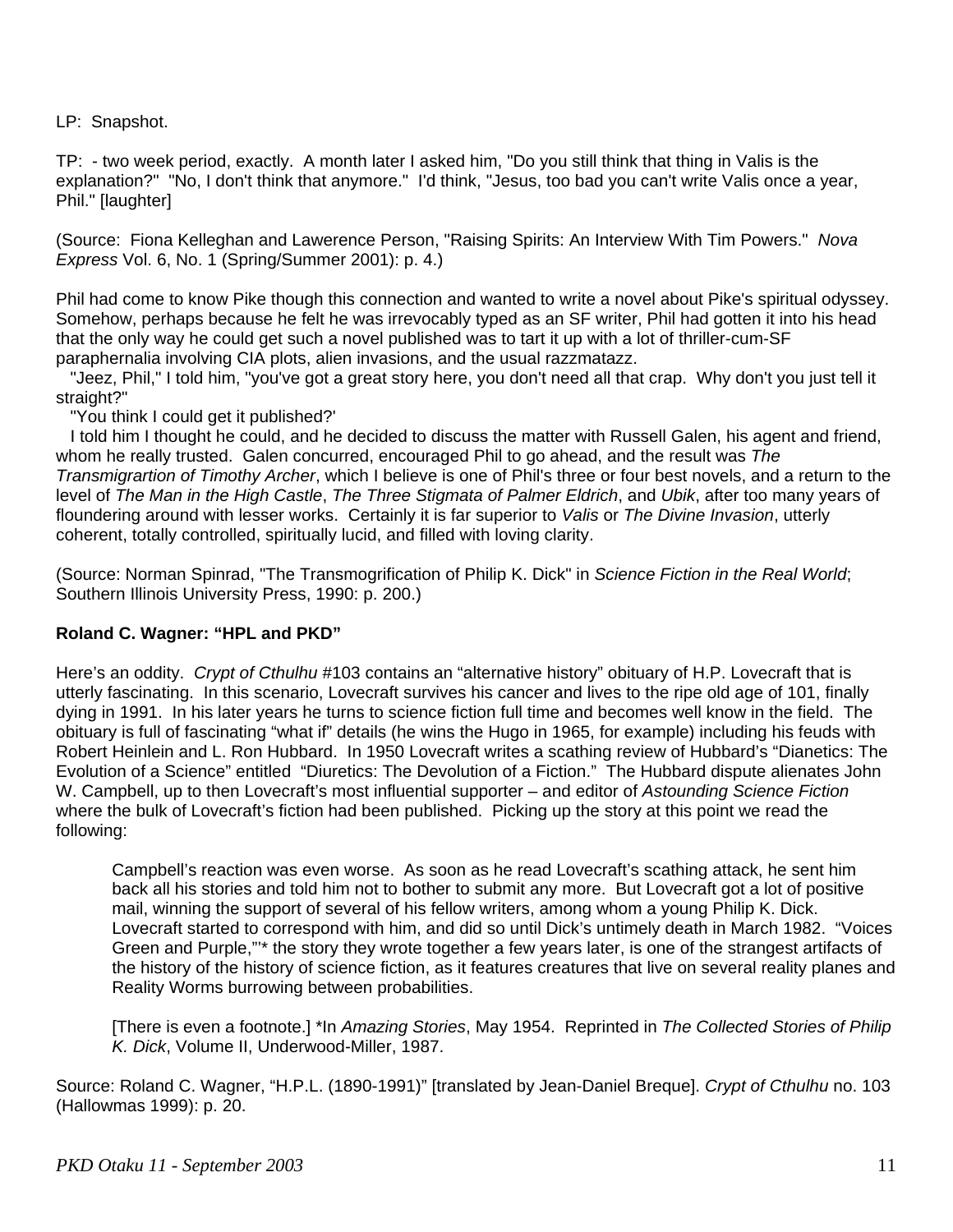## **My favorite Deckard theory:**

A friend of mine recently posted an interesting question… is Deckard, the main character in Do Androids Dream of Electric Sheep, an android. I was puzzled by this, seeing as Dick never really answered his own question. I'm not too sure he is, but I'm tempted to say so. **I think that basically everyone in the society that Dick created was an android, they were all under the control of this Mercer figure.** But I'd like to know what some other older readers think. I'm only in the ninth grade, and this was the first Philip K. Dick novel I read, so I'm not sure what I should be expecting. Dante, October 26, 1998

Source: pkd@lists.best.com

# **Patrick: Choosy about your candy?**

 The whole question of translating Phil appears from time to time within the group and a chance remark by one of our French colleagues led me to wonder how two of Phil's most famous terms are dealt with in foreign language editions. I refer to those most Phildickian of drugs from Palmer Eldrich, CAN-D and CHEW-Z. I emailed a number of folks from the group about the matter and, if no one minds, I'll share the results here with everyone.

 First, I ought to explain to those to whom English is not their first language that both terms are phonetic expressions of actual English words.  $CAN-D =$  "candy" and  $CHEW-Z =$  "choosy". I took it for granted that everyone understood this but some of my correspondents thought CHEW-Z didn't really mean anything at all. In addition to their phonetic meaning both terms contain additional suggestions: "can" = the encapsulated life of the Martian colonist in their burrows AND in the make-believe world of Perky Pat Layouts; "chew" = being ground up between the steel teeth of Palmer Eldrich. I always wondered in CAN-D wasn't suppose to remind of us "Candide", too. Phil must have had a lot of fun thinking these up. But while puns, slang, colloquialisms and homonyms make sense to native speakers they must leave many translators shaking their heads in confusion.

 The Germans and the Italians are pretty strict in this matter. They use CAN-D and CHEW-Z, even though the terms don't mean anything in their respective languages, literally or phonetically. At least one Spanish edition uses CAN-M. In Japanese they use the phonetic script (Katakana) for "Can" and then add the Roman letter "D" and render the word "KyanD". CHEW-Z, by the same manner, becomes "ChuuZ". In Russian the process is the same, though using the Cyrillic alphabet, and the results are "Ken-di (also "K-D" and "Key-D" depending on the edition) and "Chuing-Zet". Again, these words mean nothing at all in Russian; the translators in each case were faithfully rendering Phil's own terms directly into their language.

 Ah, but the French see things differently -- or hear things differently. The translation there tries to match Phil's sense of humor. So CAN-D becomes D-LISS = "delice" ("delight" in English). CHEW-Z becomes K-PRISS = "caprice" ("caprice" in English, too: "an impulsive change of mind" or "a sudden, unpredictable change or action" ). While neither is an actual translation of Phil's own terms they do suggest what Phil was getting at with his own choice of names and the playfulness of the words themselves. Plus, we get the added pun of seeing the name of one of the androids from DADOES.

Thanks to Yves, Perry, Andre, Eric, Sue, Gerardo and Vittorio for all the information.

# **Patrick: "Phil as Precog"**

In 1981 Phil wrote a set of predictions for *The Book of Projections.* Here they are: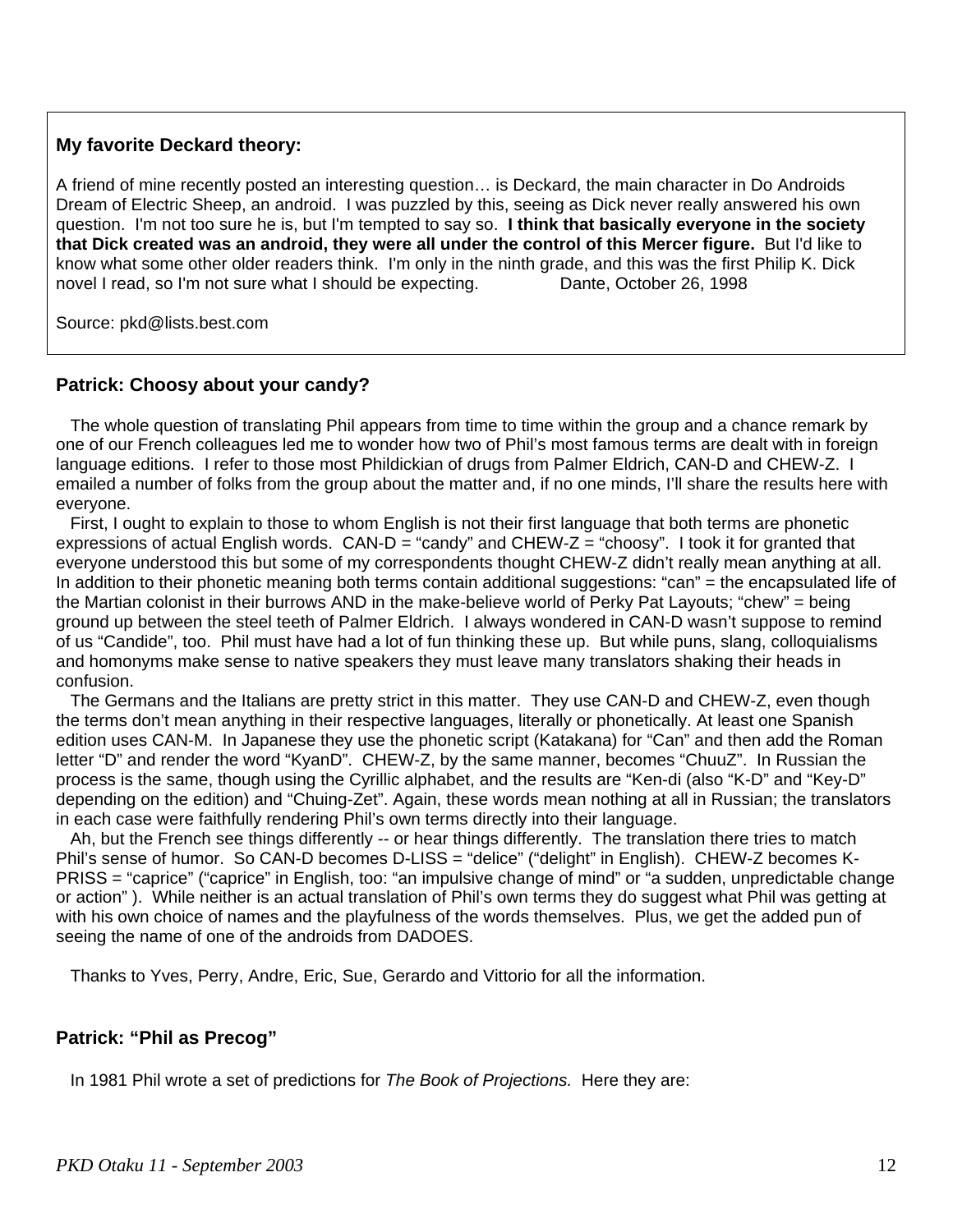#### 1983

 The Soviet Union will develop an operational particle-beam accelerator, making missile attack against that country impossible. At the same time the U.S.S.R. will deploy this weapon as a satellite killer. The U.S. will turn, then, to nerve gas.

#### 1984

 The U.S. will perfect a system by which hydrogen, stored in metal hydrides, will serve as a fuel source, eliminating a need for oil.

#### 1985

 By or before this date there will be a titanic nuclear accident either in the U.S.S.R. or in the U.S., resulting in shutting down all nuclear power plants.

#### 1986

 Such satellites as HEAO-2 will uncover vast, unsuspected high energy phenomenon in the universe, indicating that there is sufficient mass to collapse the universe back when it has reached its expansion limit.

#### 1989

 The U.S. and the Soviet Union will agree to set up one vast metacomputer as a central source for information available to the entire world; this will be essential due to the huge amount of information coming into existence.

#### 1993

 An artificial life form will be created in a lab, probably in the U.S.S.R., thus reducing our interest in locating life forms on other planets.

#### 1995

 Computer use by ordinary citizens (already available in 1980) will transform the public from passive viewers of TV into mentally alert, highly trained, information-processing experts.

## 1997

 The first closed-dome colonies will be successfully established on Luna and Mars. Through DNA modification, quasi-mutant humans will be created who can survive under non-Terran conditions, i.e., alien environments.

## 1998

 The Soviet Union will test a propulsion drive that moves a starship at the velocity of light; a pilot ship will set out for Proxima Centaurus, soon to be followed by an American ship.

#### 2000

 An alien virus, brought back by an interplanetary ship, will decimate the population of Earth, but leave the colonies on Luna and Mars intact.

#### 2010

 Using tachyons (particles that move backward in time) as a carrier, the Soviet Union will attempt to alter the past with scientific information.

 Well, what should we make of this? As an example of "pre-cognition" it doesn't inspire much confidence. Obviously Phil was reading something on the order of *Science Digest* back then and assigning dates to ideas that struck his fancy. I don't think the Soviets invented a particle-beam accelerator though I do remember